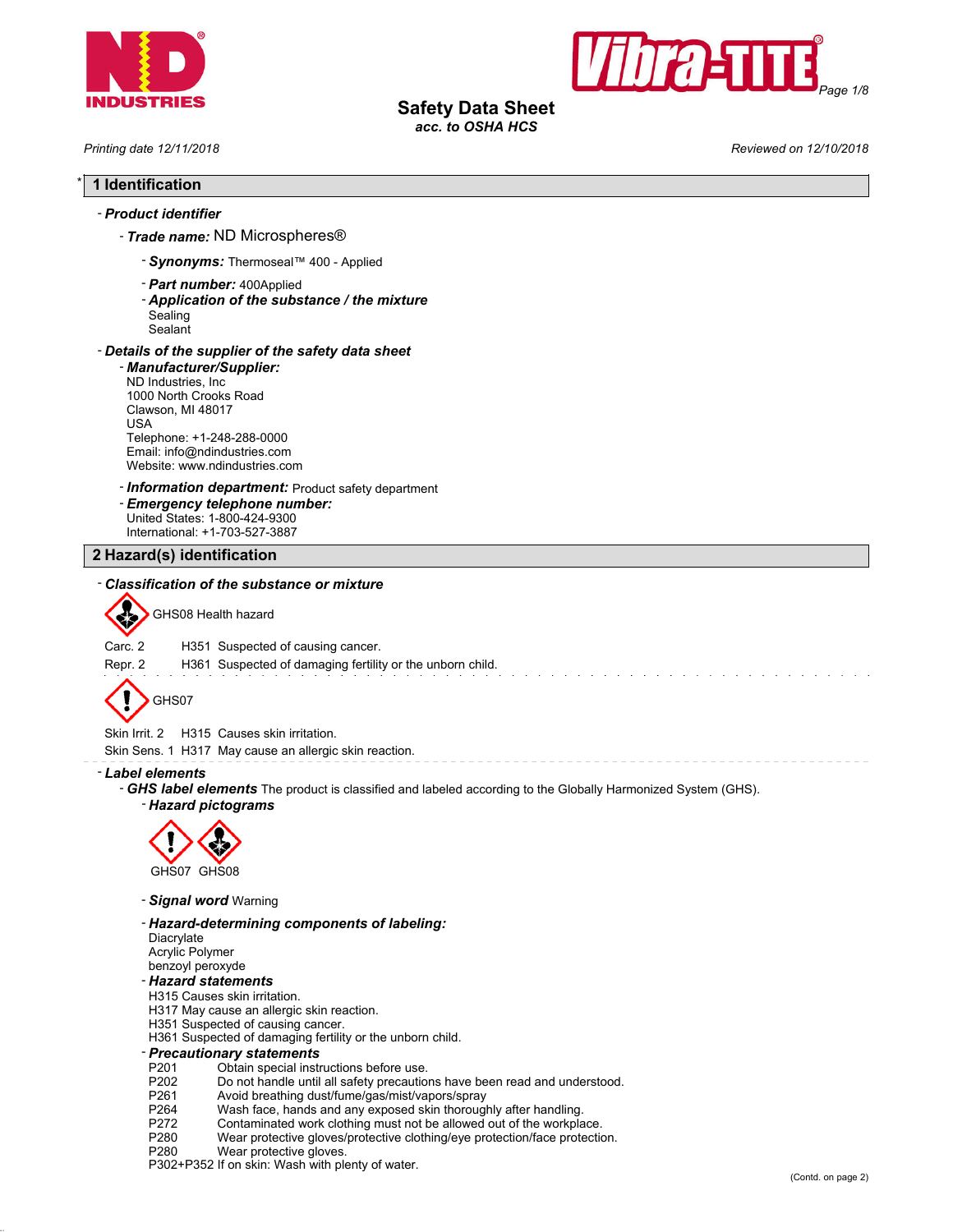### **Safety Data Sheet** *acc. to OSHA HCS*

*Printing date 12/11/2018 Reviewed on 12/10/2018*

#### *Trade name:* ND Microspheres®

(Contd. of page 1)

P308+P313 IF exposed or concerned: Get medical advice/attention.

- P362+P364 Take off contaminated clothing and wash it before reuse.
- P332+P313 If skin irritation occurs: Get medical advice/attention. P333+P313 If skin irritation or rash occurs: Get medical advice/attention.
- P321 Specific treatment (see on this label).
- P363 Wash contaminated clothing before reuse.<br>P405 Store locked up.
- 

P405 Store locked up.<br>P501 Dispose of conte Dispose of contents/container in accordance with local/regional/national/international regulations.

#### - *Classification system:*

- *NFPA ratings (scale 0 - 4)*

3 1  $\overline{0}$  $Health = 3$ Fire = 1 Reactivity =  $0$ 

#### - *HMIS-ratings (scale 0 - 4)*



#### - *Other hazards*

#### - *Results of PBT and vPvB assessment*

- *PBT:* Not applicable.
- *vPvB:* Not applicable.

#### **3 Composition/information on ingredients**

#### - *Chemical characterization: Mixtures*

- *Description:* Mixture of the substances listed below with nonhazardous additions.

| - Dangerous components: |                                           |                                                              |             |  |
|-------------------------|-------------------------------------------|--------------------------------------------------------------|-------------|--|
| 42594-17-2 Diacrylate   |                                           | Repr. 2, H361; Skin Sens. 1, H317                            | $30 - 39\%$ |  |
|                         | 25036-13-9 Polyoxymethylene melamine urea | Skin Irrit. 2, H315                                          | $20 - 29%$  |  |
|                         | 9002-84-0 Polytetrafluoroethylene         | Combustible Dust                                             | $10 - 19%$  |  |
|                         | 9003-63-8 Acrylic Polymer                 | Skin Sens. 1, H317; Combustible Dust                         | $5 - 9%$    |  |
|                         | 3006-93-7 Vulcanizing Agent               | Acute Tox. 3, H311; Acute Tox. 2, H330; Acute Tox. 4, H302   | $1 - 4%$    |  |
|                         | 94-36-0 benzoyl peroxyde                  | Org. Perox. B. H241; Eye Irrit. 2A, H319; Skin Sens. 1, H317 | $1 - 4%$    |  |
|                         | Rubber                                    | Acute Tox. 4, H302                                           | $1 - 4%$    |  |
|                         | 13463-67-7 Ititanium dioxide              | Carc. 2, H351                                                | $\leq 1\%$  |  |
|                         |                                           |                                                              |             |  |

#### **4 First-aid measures**

#### - *Description of first aid measures*

#### - *General information:*

Immediately remove any clothing soiled by the product.

Remove breathing apparatus only after contaminated clothing have been completely removed.

In case of irregular breathing or respiratory arrest provide artificial respiration.

#### - *After inhalation:*

Supply fresh air or oxygen; call for doctor.

- In case of unconsciousness place patient stably in side position for transportation.
- Supply fresh air; consult doctor in case of complaints.
- *After skin contact:* Immediately wash with water and soap and rinse thoroughly.
- *After eye contact:* Rinse opened eye for several minutes under running water. Then consult a doctor.
- *After swallowing:* If symptoms persist consult doctor.

- *Information for doctor:*

- *Most important symptoms and effects, both acute and delayed* No further relevant information available.

- *Indication of any immediate medical attention and special treatment needed*
- No further relevant information available.

#### **5 Fire-fighting measures**

#### - *Extinguishing media*

#### - *Suitable extinguishing agents:*

CO2, extinguishing powder or water spray. Fight larger fires with water spray or alcohol resistant foam.

CO2, sand, extinguishing powder. Do not use water.

- *For safety reasons unsuitable extinguishing agents:* Water

- *Special hazards arising from the substance or mixture* No further relevant information available.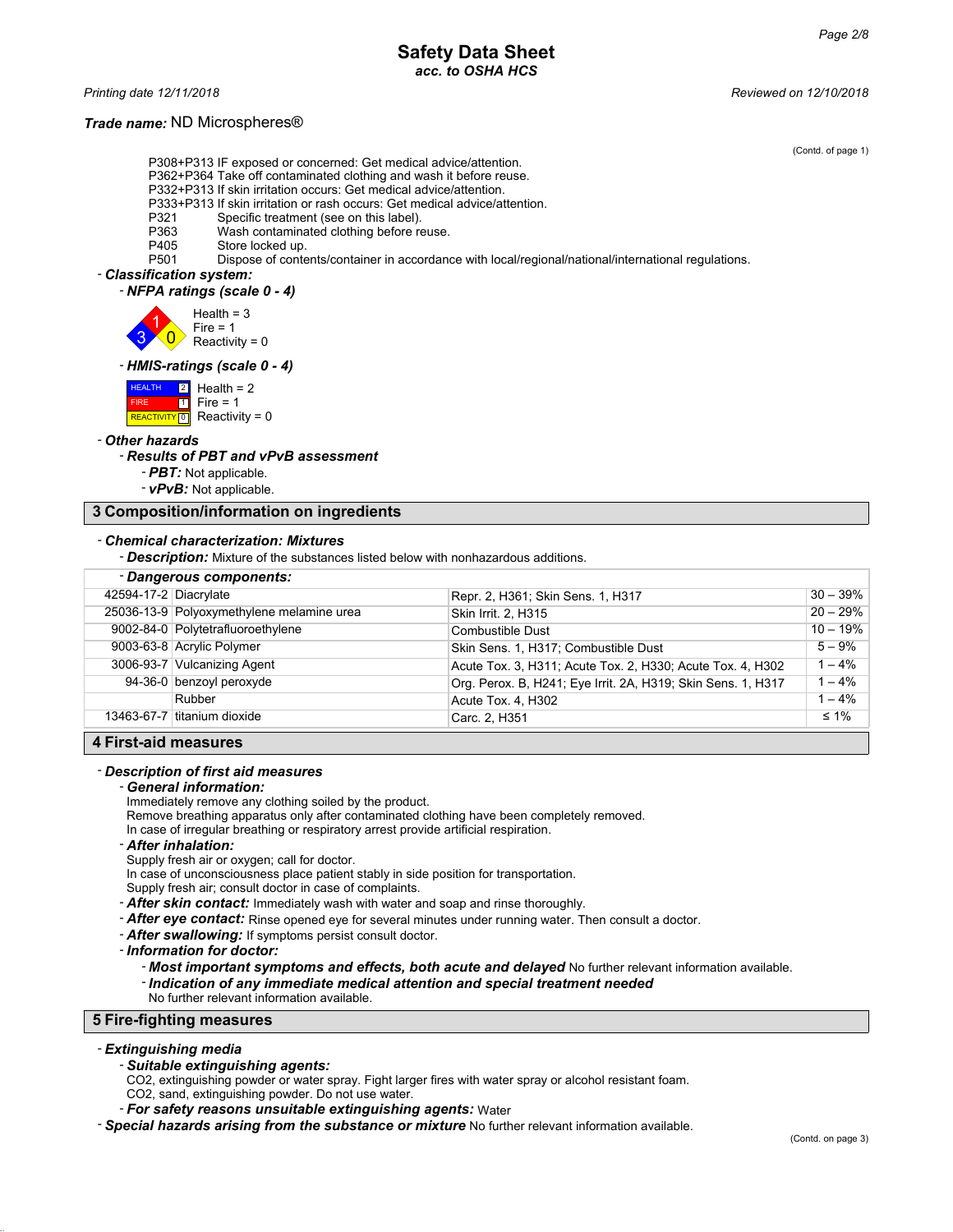#### *Trade name:* ND Microspheres®

### - *Advice for firefighters*

- *Protective equipment:* Mouth respiratory protective device.

Wear self-contained respiratory protective device. Wear fully protective suit.

#### **6 Accidental release measures**

#### - *Personal precautions, protective equipment and emergency procedures* Remove persons from danger area. Ensure adequate ventilation Wear protective clothing. - *Environmental precautions:* Inform respective authorities in case of seepage into water course or sewage system. Do not allow to enter sewers/ surface or ground water. - *Methods and material for containment and cleaning up:* Dispose contaminated material as waste according to item 13.

Ensure adequate ventilation. Do not flush with water or aqueous cleansing agents Dispose of the collected material according to regulations.

#### - *Reference to other sections*

See Section 7 for information on safe handling. See Section 8 for information on personal protection equipment. See Section 13 for disposal information.

#### **7 Handling and storage**

#### - *Handling:*

#### - *Precautions for safe handling*

Thorough dedusting. Ensure good ventilation/exhaustion at the workplace. Open and handle receptacle with care. - *Information about protection against explosions and fires:* Keep ignition sources away - Do not smoke. Protect against electrostatic charges. Prevent impact and friction. Keep respiratory protective device available.

#### - *Conditions for safe storage, including any incompatibilities*

#### - *Storage:*

- *Requirements to be met by storerooms and receptacles:* No special requirements.

- *Information about storage in one common storage facility:* Not required.

- *Further information about storage conditions:*
- Keep receptacle tightly sealed.

Store in cool, dry conditions in well sealed receptacles.

Protect from heat and direct sunlight.

- *Specific end use(s)* No further relevant information available.

#### **8 Exposure controls/personal protection**

- *Additional information about design of technical systems:* No further data; see item 7.

#### - *Control parameters*

- *Components with limit values that require monitoring at the workplace:*

The following constituents are the only constituents of the product which have a PEL, TLV or other recommended exposure limit. At this time, the other constituents have no known exposure limits.

| 94-36-0 benzoyl peroxyde                                      |
|---------------------------------------------------------------|
| PEL Long-term value: 5 mg/m <sup>3</sup>                      |
| REL Long-term value: $5 \text{ mg/m}^3$                       |
| TLV Long-term value: $5 \text{ mg/m}^3$                       |
| 13463-67-7 titanium dioxide                                   |
| PEL   Long-term value: $15*$ mg/m <sup>3</sup><br>*total dust |
| REL See Pocket Guide App. A                                   |
| TLV Long-term value: $10 \text{ mg/m}^3$                      |
|                                                               |

- *Additional information:* The lists that were valid during the creation were used as basis.

(Contd. of page 2)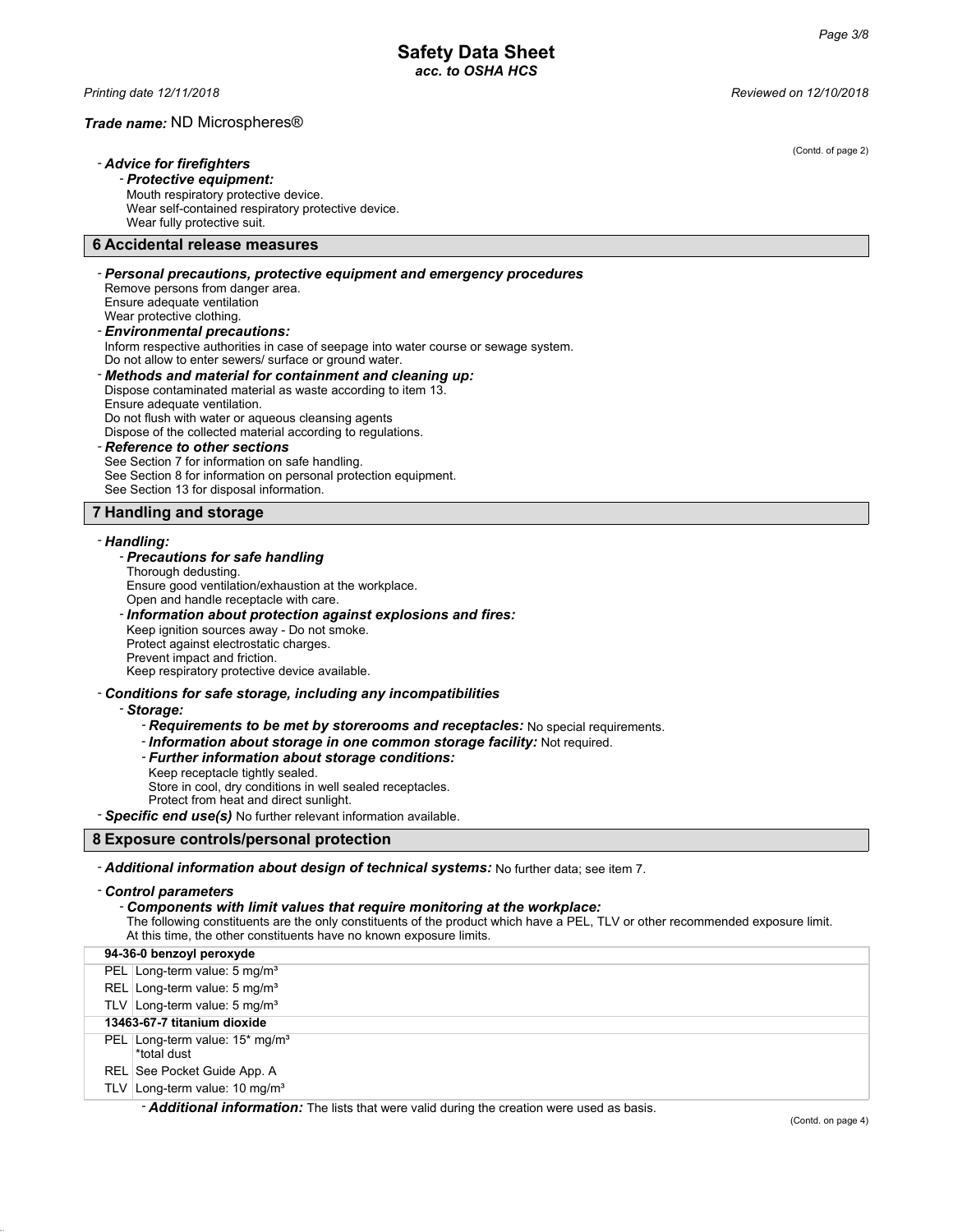#### *Trade name:* ND Microspheres®

(Contd. of page 3)

#### - *Exposure controls* - *Personal protective equipment:*

- *General protective and hygienic measures:* Keep away from foodstuffs, beverages and feed. Immediately remove all soiled and contaminated clothing. Wash hands before breaks and at the end of work. Store protective clothing separately.

Avoid contact with the skin.

Avoid contact with the eyes and skin.

### - *Breathing equipment:*

Not required.

In case of brief exposure or low pollution use respiratory filter device. In case of intensive or longer exposure use respiratory protective device that is independent of circulating air.

### - *Protection of hands:*



Protective gloves

The glove material has to be impermeable and resistant to the product/ the substance/ the preparation. Selection of the glove material on consideration of the penetration times, rates of diffusion and the degradation

#### - *Material of gloves*

The selection of the suitable gloves does not only depend on the material, but also on further marks of quality and varies from manufacturer to manufacturer. As the product is a preparation of several substances, the resistance of the glove material can not be calculated in advance and has therefore to be checked prior to the application. Nitrile rubber, NBR

### - *Penetration time of glove material*

The exact break through time has to be found out by the manufacturer of the protective gloves and has to be observed.

- *Eye protection:* Not required.

- *Body protection:* Protective work clothing

| 9 Physical and chemical properties                                                        |                                                                                                                           |  |  |
|-------------------------------------------------------------------------------------------|---------------------------------------------------------------------------------------------------------------------------|--|--|
| - Information on basic physical and chemical properties<br>- General Information          |                                                                                                                           |  |  |
| - Appearance:                                                                             |                                                                                                                           |  |  |
| - Form:                                                                                   | Solid                                                                                                                     |  |  |
| - Color:                                                                                  | Light blue                                                                                                                |  |  |
| - Odor:                                                                                   | Light                                                                                                                     |  |  |
| - Odor threshold:                                                                         | Not determined.                                                                                                           |  |  |
| - pH-value:                                                                               | Not applicable.                                                                                                           |  |  |
| - Change in condition<br>- Melting point/Melting range:<br>- Boiling point/Boiling range: | Undetermined.<br>≥ 100 °C (≥ 212 °F)                                                                                      |  |  |
| - Flash point:                                                                            | ≥ 93 °C (≥ 199.4 °F)                                                                                                      |  |  |
| - Flammability (solid, gaseous):                                                          | Not determined.                                                                                                           |  |  |
| - Ignition temperature:                                                                   | 535 °C (995 °F)                                                                                                           |  |  |
| - Decomposition temperature:                                                              | Not determined.                                                                                                           |  |  |
| - Auto igniting:                                                                          | Product is not selfigniting.                                                                                              |  |  |
| - Danger of explosion:                                                                    | Product does not present an explosion hazard.<br>Risk of explosion by shock, friction, fire or other sources of ignition. |  |  |
| - Explosion limits:                                                                       |                                                                                                                           |  |  |
| - Lower:                                                                                  | 1.2 Vol %                                                                                                                 |  |  |
| - Upper:                                                                                  | 7 Vol %                                                                                                                   |  |  |
| - Vapor pressure:                                                                         | Not applicable.                                                                                                           |  |  |
| - Density:                                                                                | Not determined.                                                                                                           |  |  |
| - Relative density                                                                        | Not determined.                                                                                                           |  |  |
| - Vapor density                                                                           | Not applicable.                                                                                                           |  |  |
| - Evaporation rate                                                                        | Not applicable.                                                                                                           |  |  |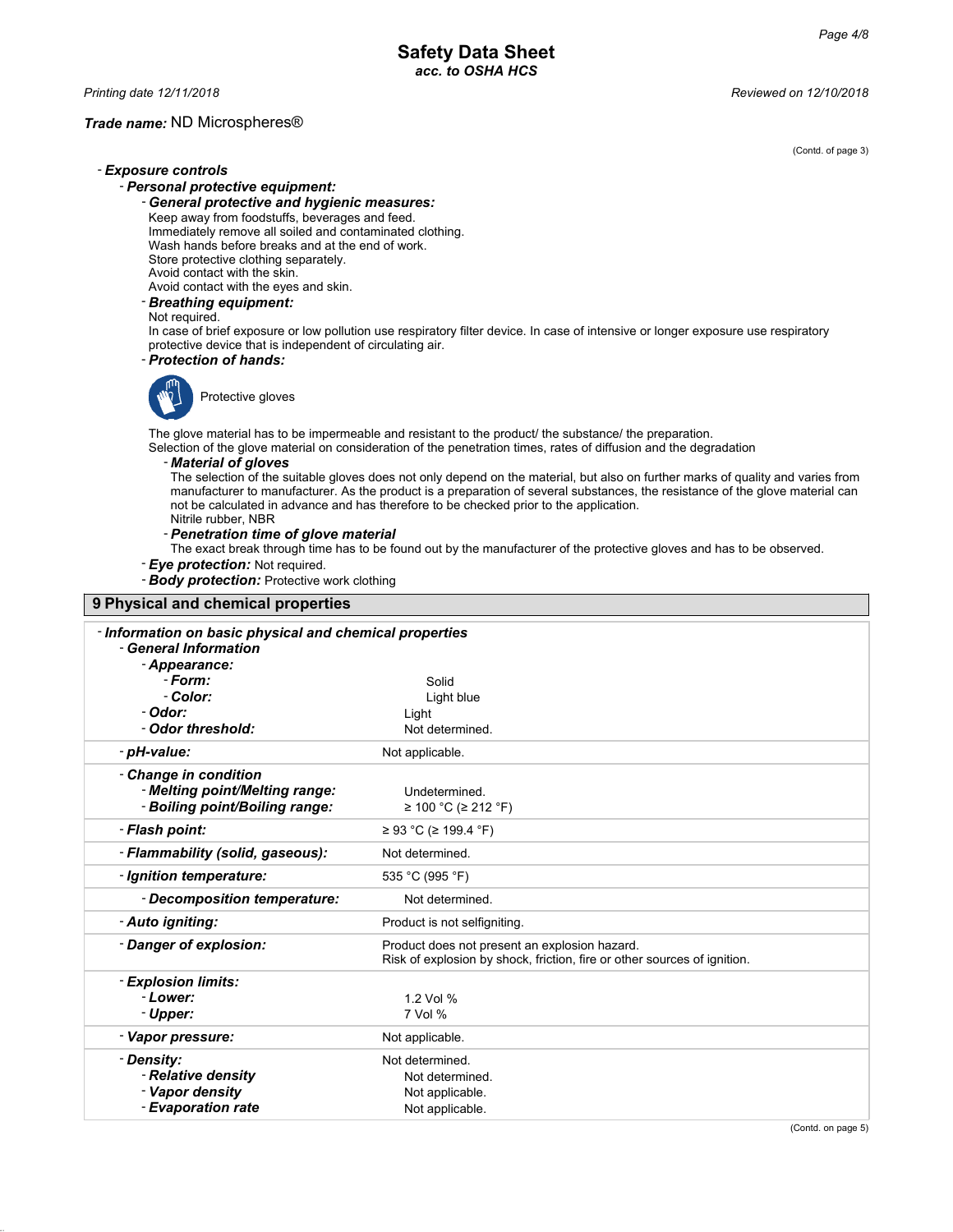#### *Trade name:* ND Microspheres®

| - Water:                                                   |                                            |  |
|------------------------------------------------------------|--------------------------------------------|--|
|                                                            | Insoluble.                                 |  |
| - Partition coefficient (n-octanol/water): Not determined. |                                            |  |
| - Viscosity:                                               |                                            |  |
| - Dynamic:                                                 | Not applicable.                            |  |
| - Kinematic:                                               | Not applicable.                            |  |
| - Solvent content:                                         |                                            |  |
| - Water:                                                   | $1.2\%$                                    |  |
| - VOC content:                                             | 0.00%                                      |  |
|                                                            | $0.0$ g/l $/ 0.00$ lb/gal                  |  |
| - Solids content:                                          | 83.3%                                      |  |
| - Other information                                        | No further relevant information available. |  |

### **10 Stability and reactivity**

- *Reactivity* No further relevant information available.

- *Chemical stability*

- *Thermal decomposition / conditions to be avoided:* No decomposition if used according to specifications.

- *Possibility of hazardous reactions* No dangerous reactions known.
- *Conditions to avoid* No further relevant information available.
- *Incompatible materials:* No further relevant information available.
- *Hazardous decomposition products:* No dangerous decomposition products known.

#### **11 Toxicological information**

#### - *Information on toxicological effects*

#### - *Acute toxicity:*

| - LD/LC50 values that are relevant for classification: |                             |                                           |  |  |
|--------------------------------------------------------|-----------------------------|-------------------------------------------|--|--|
|                                                        | 3006-93-7 Vulcanizing Agent |                                           |  |  |
| Oral                                                   | LD50                        | 500 mg/kg (ATE)                           |  |  |
| Dermal                                                 | LD50                        | 300 mg/kg (ATE)                           |  |  |
|                                                        |                             | Inhalative $ LC50/4 h 0.05$ mg/l (ATE)    |  |  |
| <b>Rubber</b>                                          |                             |                                           |  |  |
| Oral                                                   | LD50                        | 500 mg/kg (ATE)                           |  |  |
| 13463-67-7 titanium dioxide                            |                             |                                           |  |  |
| Oral                                                   | LD50                        | $> 20,000$ mg/kg (rat)                    |  |  |
| Dermal                                                 | LD50                        | $>$ 10,000 mg/kg (rabbit)                 |  |  |
|                                                        |                             | Inhalative $ LC50/4 h  > 6.82$ mg/l (rat) |  |  |

#### - *Primary irritant effect:*

- *on the skin:* Irritant to skin and mucous membranes.

- *on the eye:* No irritating effect.

- *Sensitization:* Sensitization possible through skin contact.

#### - *Additional toxicological information:*

The product shows the following dangers according to internally approved calculation methods for preparations: Toxic

Irritant

#### - *Carcinogenic categories*

| - IARC (International Agency for Research on Cancer)    |                                                    |    |  |
|---------------------------------------------------------|----------------------------------------------------|----|--|
|                                                         | 9002-84-0 Polytetrafluoroethylene                  | 3  |  |
|                                                         | 94-36-0 benzoyl peroxyde                           | 3  |  |
|                                                         | 9003-01-4 2-propenoic acid, homopolymer            | 3  |  |
|                                                         | 13463-67-7 titanium dioxide                        | 2B |  |
|                                                         | 79-10-7 acrylic acid                               | 3  |  |
|                                                         | 112926-00-8 Precipitated silica (Silica-Amorphous) |    |  |
|                                                         | - NTP (National Toxicology Program)                |    |  |
| None of the ingredients is listed.                      |                                                    |    |  |
| - OSHA-Ca (Occupational Safety & Health Administration) |                                                    |    |  |
| None of the ingredients is listed.                      |                                                    |    |  |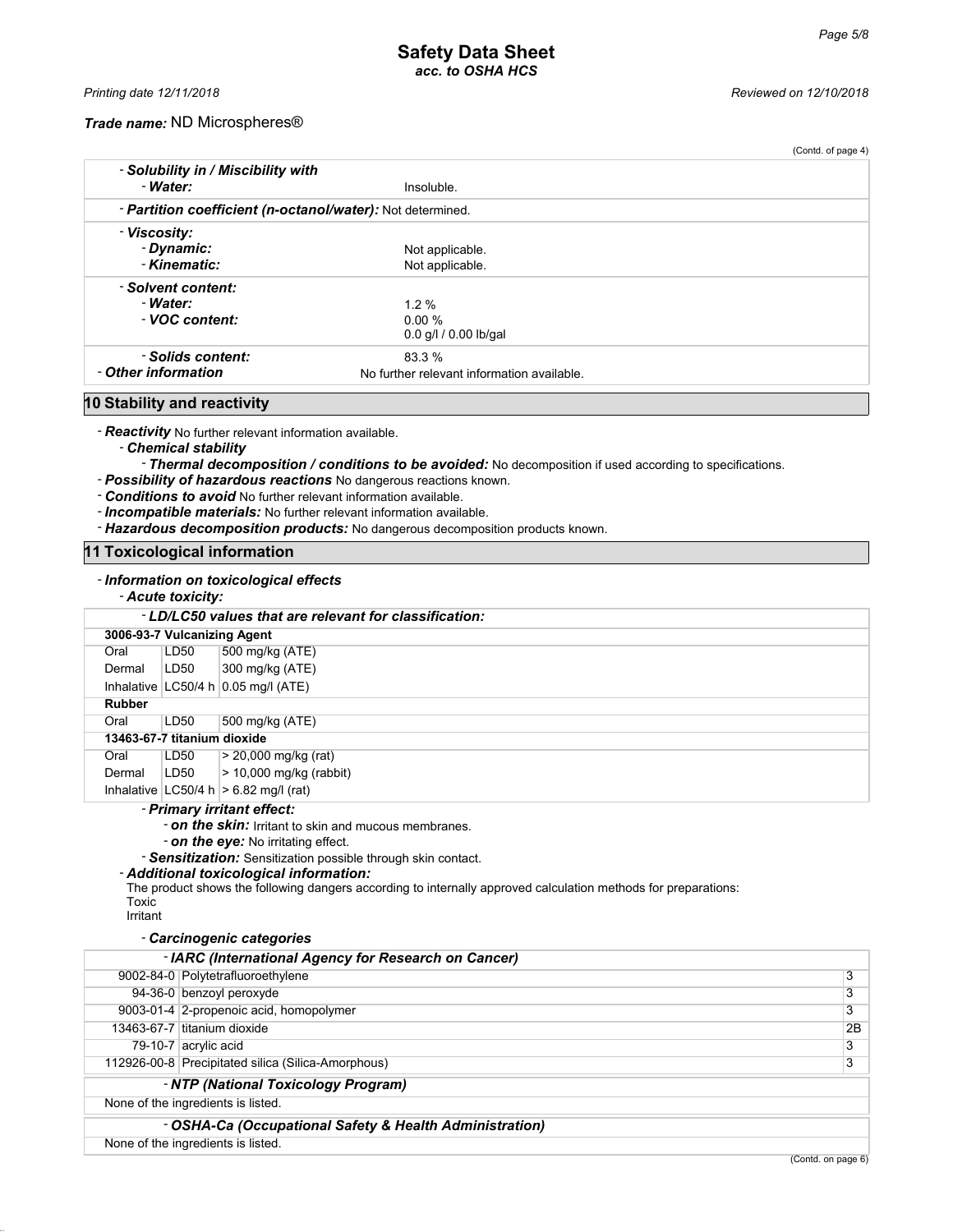#### *Trade name:* ND Microspheres®

(Contd. of page 5)

#### **12 Ecological information**

- *Toxicity*

- *Aquatic toxicity:* No further relevant information available.

- *Persistence and degradability* No further relevant information available.

#### - *Behavior in environmental systems:*

- *Bioaccumulative potential* No further relevant information available.
- *Mobility in soil* No further relevant information available.

#### - *Ecotoxical effects:*

- *Remark:* Very toxic for fish

- *Additional ecological information:*

#### - *General notes:*

Water hazard class 2 (Self-assessment): hazardous for water

Do not allow product to reach ground water, water course or sewage system.

Danger to drinking water if even small quantities leak into the ground.

Also poisonous for fish and plankton in water bodies.

Very toxic for aquatic organisms

#### - *Results of PBT and vPvB assessment*

- *PBT:* Not applicable.
- *vPvB:* Not applicable.

- *Other adverse effects* No further relevant information available.

#### **13 Disposal considerations**

#### - *Waste treatment methods*

- *Recommendation:* Must not be disposed of together with household garbage. Do not allow product to reach sewage system.

#### - *Uncleaned packagings:*

- *Recommendation:* Disposal must be made according to official regulations.

|  | <b>14 Transport information</b> |
|--|---------------------------------|
|  |                                 |

| - UN-Number<br>- DOT, IMDG, IATA | <b>UN3077</b>                                                             |
|----------------------------------|---------------------------------------------------------------------------|
| - UN proper shipping name        |                                                                           |
| - DOT                            | Environmentally hazardous substances, solid, n.o.s.                       |
|                                  | (Tricyclodecane dimethanol Diacrylate)                                    |
| - IMDG                           | ENVIRONMENTALLY HAZARDOUS SUBSTANCE, SOLID.                               |
|                                  |                                                                           |
|                                  | N.O.S. (Tricyclodecane dimethanol Diacrylate), MARINE<br><b>POLLUTANT</b> |
|                                  |                                                                           |
| - IATA                           | ENVIRONMENTALLY HAZARDOUS SUBSTANCE, SOLID.                               |
|                                  | N.O.S. (Tricyclodecane dimethanol Diacrylate)                             |
| - Transport hazard class(es)     |                                                                           |
| - DOT, IMDG, IATA                |                                                                           |
|                                  |                                                                           |
| - Class                          | 9 Miscellaneous dangerous substances and articles                         |
| - Label                          | 9                                                                         |
|                                  |                                                                           |
| - Packing group                  |                                                                           |
| - DOT, IMDG, IATA                | $\mathbf{III}$                                                            |
| - Environmental hazards:         | Product contains environmentally hazardous substances:                    |
|                                  | Tricyclodecane dimethanol Diacrylate                                      |
| - Marine pollutant:              | Yes (DOT)                                                                 |
|                                  | Symbol (fish and tree)                                                    |
| - Special marking (IATA):        | Symbol (fish and tree)                                                    |
|                                  |                                                                           |
| - Special precautions for user   | Warning: Miscellaneous dangerous substances and articles                  |
| - Danger code (Kemler):          | 90                                                                        |
| - EMS Number:                    | $F-A.S-F$                                                                 |
| - Stowage Category               | A                                                                         |
|                                  |                                                                           |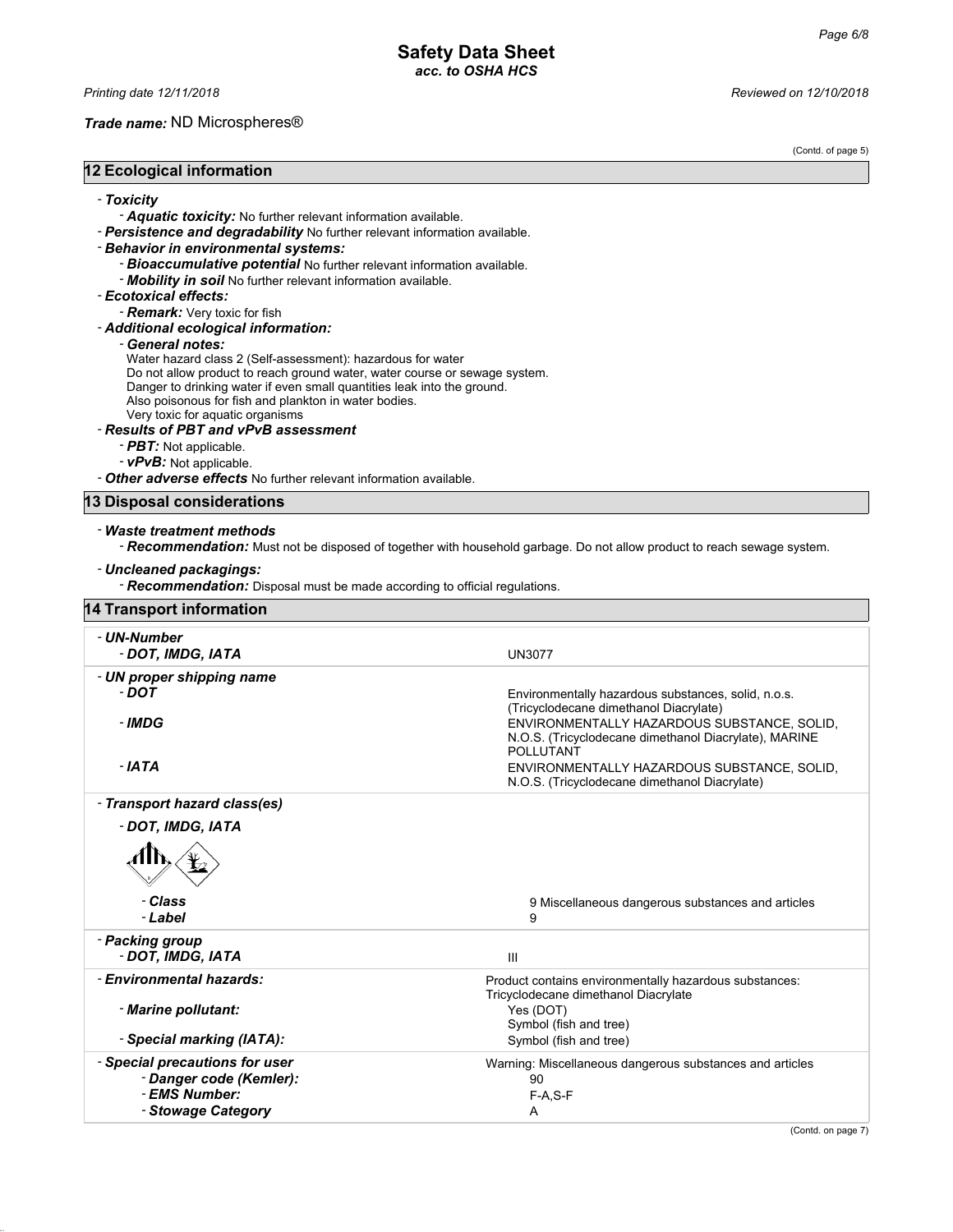### *Trade name:* ND Microspheres®

|                                                                              | (Contd. of page 6)                                                                                                     |
|------------------------------------------------------------------------------|------------------------------------------------------------------------------------------------------------------------|
| - Stowage Code                                                               | SW23 When transported in BK3 bulk container, see 7.6.2.12<br>and 7.7.3.9.                                              |
| - Transport in bulk according to Annex II of MARPOL73/78<br>and the IBC Code | Not applicable.                                                                                                        |
| - Transport/Additional information:                                          |                                                                                                                        |
| - DOT<br>- Quantity limitations                                              | On passenger aircraft/rail: No limit<br>On cargo aircraft only: No limit                                               |
| - Remarks:                                                                   | Special marking with the symbol (fish and tree).                                                                       |
| - IMDG<br>- Limited quantities (LQ)<br>- Excepted quantities (EQ)            | 5 kg<br>Code: E1<br>Maximum net quantity per inner packaging: 30 g<br>Maximum net quantity per outer packaging: 1000 g |
| - UN "Model Regulation":                                                     | UN 3077 ENVIRONMENTALLY HAZARDOUS SUBSTANCE,<br>SOLID, N.O.S. (TRICYCLODECANE DIMETHANOL DIACRYLATE),<br>$9.$ III      |

### **15 Regulatory information**

### - *Safety, health and environmental regulations/legislation specific for the substance or mixture*

- *Sara*

|                          | - Section 355 (extremely hazardous substances):               |
|--------------------------|---------------------------------------------------------------|
|                          | None of the ingredients is listed.                            |
|                          | - Section 313 (Specific toxic chemical listings):             |
|                          | 94-36-0 benzoyl peroxyde                                      |
| 79-10-7 acrylic acid     |                                                               |
|                          | - TSCA (Toxic Substances Control Act):                        |
| Diacrylate               |                                                               |
|                          | Polyoxymethylene melamine urea                                |
| Polytetrafluoroethylene  |                                                               |
| Acrylic Polymer          |                                                               |
| Dicalcium phosphate      |                                                               |
| <b>Vulcanizing Agent</b> |                                                               |
| benzoyl peroxyde         |                                                               |
|                          | 2-propenoic acid, homopolymer                                 |
| titanium dioxide         |                                                               |
| 2-carboxyethyl acrylate  |                                                               |
| N,N-Diethyl-P-Toluidine  |                                                               |
| acrylic acid             |                                                               |
|                          | White mineral oil, petroleum                                  |
| Catalyst                 |                                                               |
| Alumina Trihydrate       |                                                               |
| Deionized water          |                                                               |
|                          | - TSCA new (21st Century Act) (Substances not listed)         |
|                          | 25036-13-9 Polyoxymethylene melamine urea                     |
|                          | 9003-63-8 Acrylic Polymer                                     |
|                          | Rubber                                                        |
|                          | - Proposition 65                                              |
|                          | - Chemicals known to cause cancer:                            |
|                          | None of the ingredients is listed.                            |
|                          | - Chemicals known to cause reproductive toxicity for females: |
|                          | None of the ingredients is listed.                            |
|                          | - Chemicals known to cause reproductive toxicity for males:   |
|                          | None of the ingredients is listed.                            |
|                          | - Chemicals known to cause developmental toxicity:            |
|                          | None of the ingredients is listed.                            |
|                          | (Contd. on page 8)                                            |